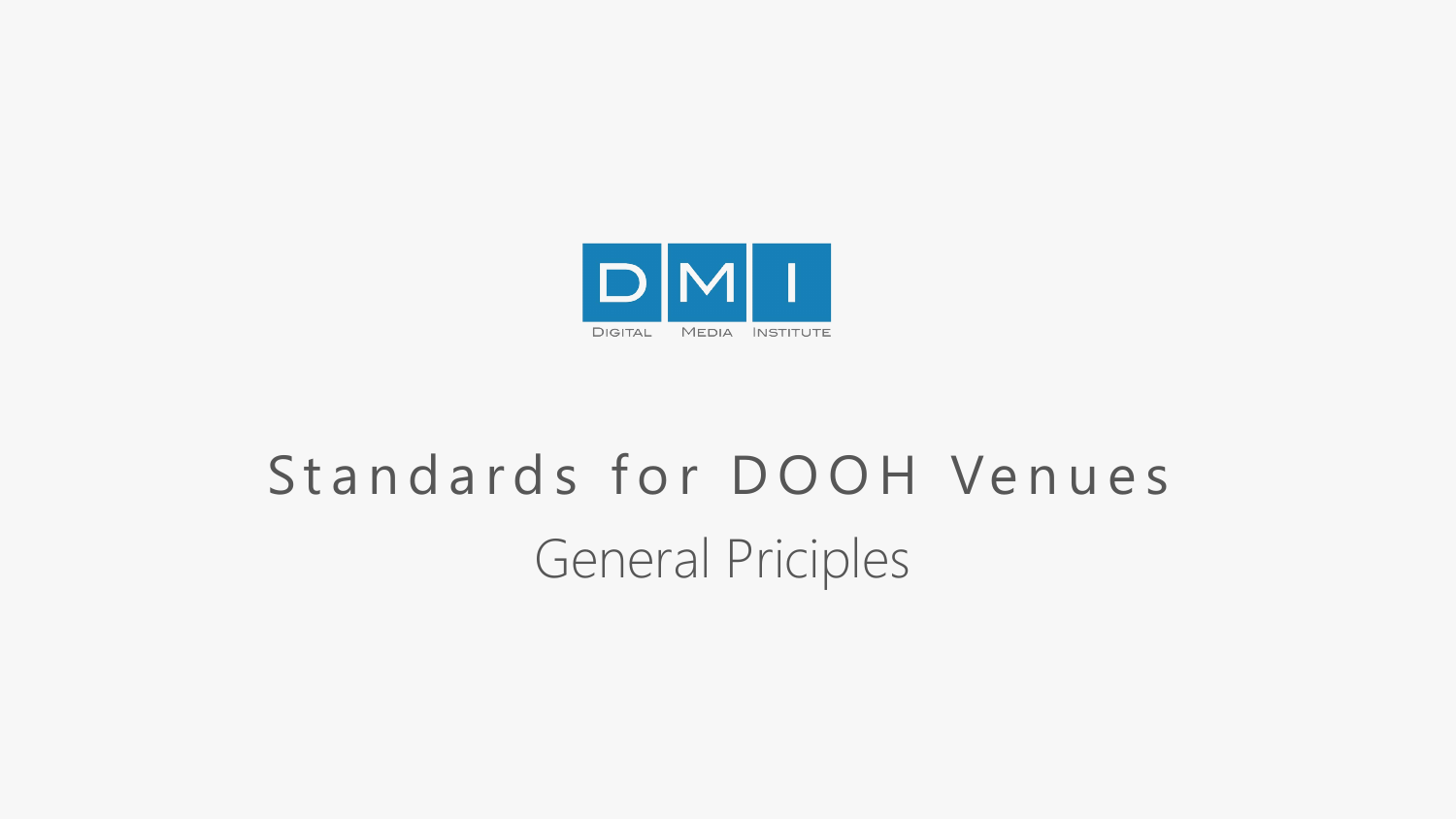

#### General Principles

DMI working group sessions of June 3<sup>rd</sup> 2020, June 25<sup>th</sup> 2020, and July 16<sup>th</sup> (agree on the following proposal for categorization of DOOH venues:

- 1. Proposal: German DOOH market needs a categorization with more than 2 levels. Individual providers are free to map only 2 or 3 levels in their systems.
- 2. Proposal: A DOOH screen can be assigned to multiple categories ("tagging"). For example, a screen in a duty free store can be assigned to the category "Airport > Restricted Area > Duty Free Shop" and at the same time to the category "Retail > Duty Free Shop" or pharmacy screens to both the Retail and Health & Beauty categories.
- 3. Proposal: To ensure that users do not encounter completely different structures with different DSP/SSP providers, these multiple selections or tags should be largely standardized rather than arbitrarily configurable.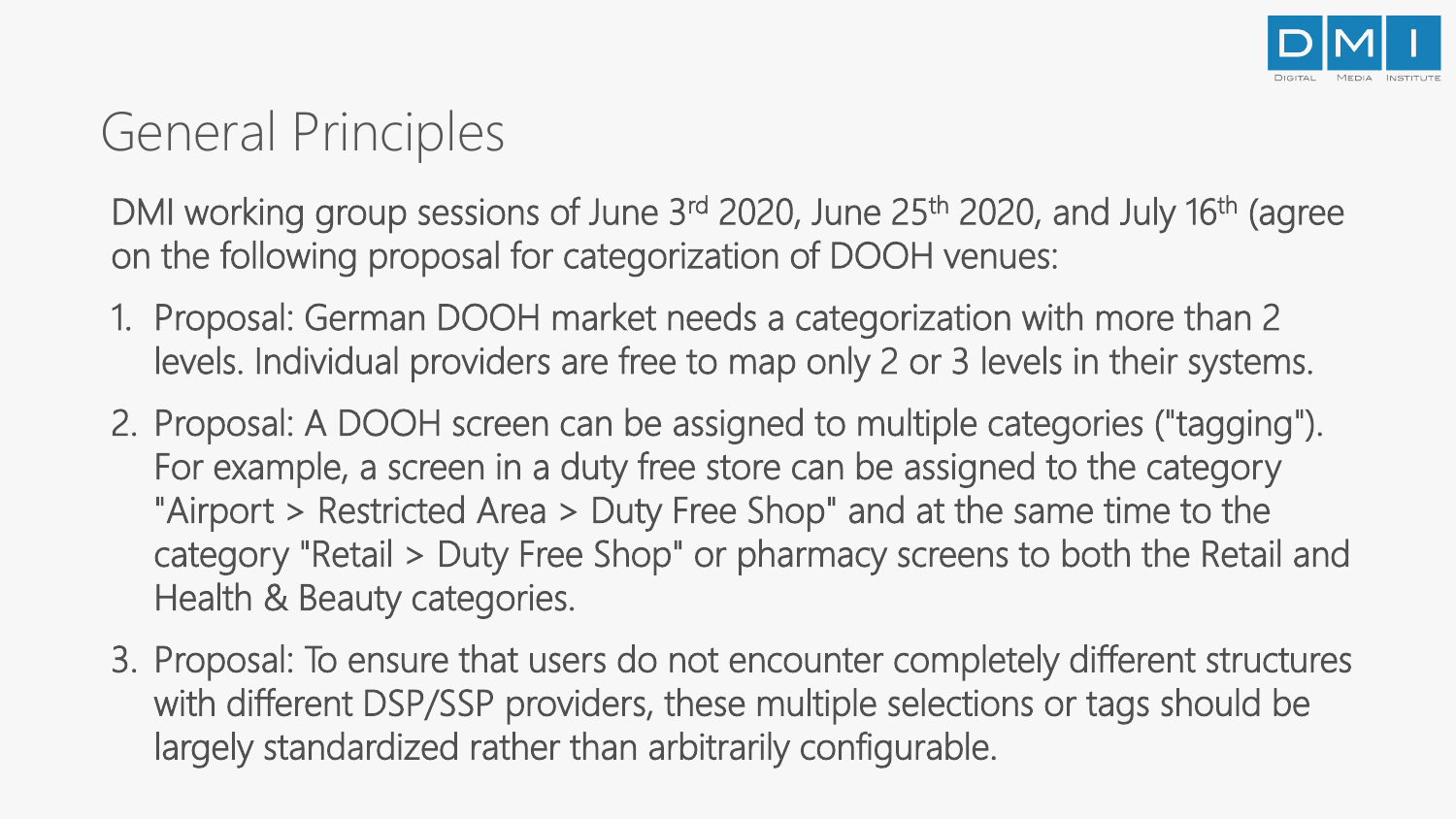

## Example 1: Multilayered Tag Structure

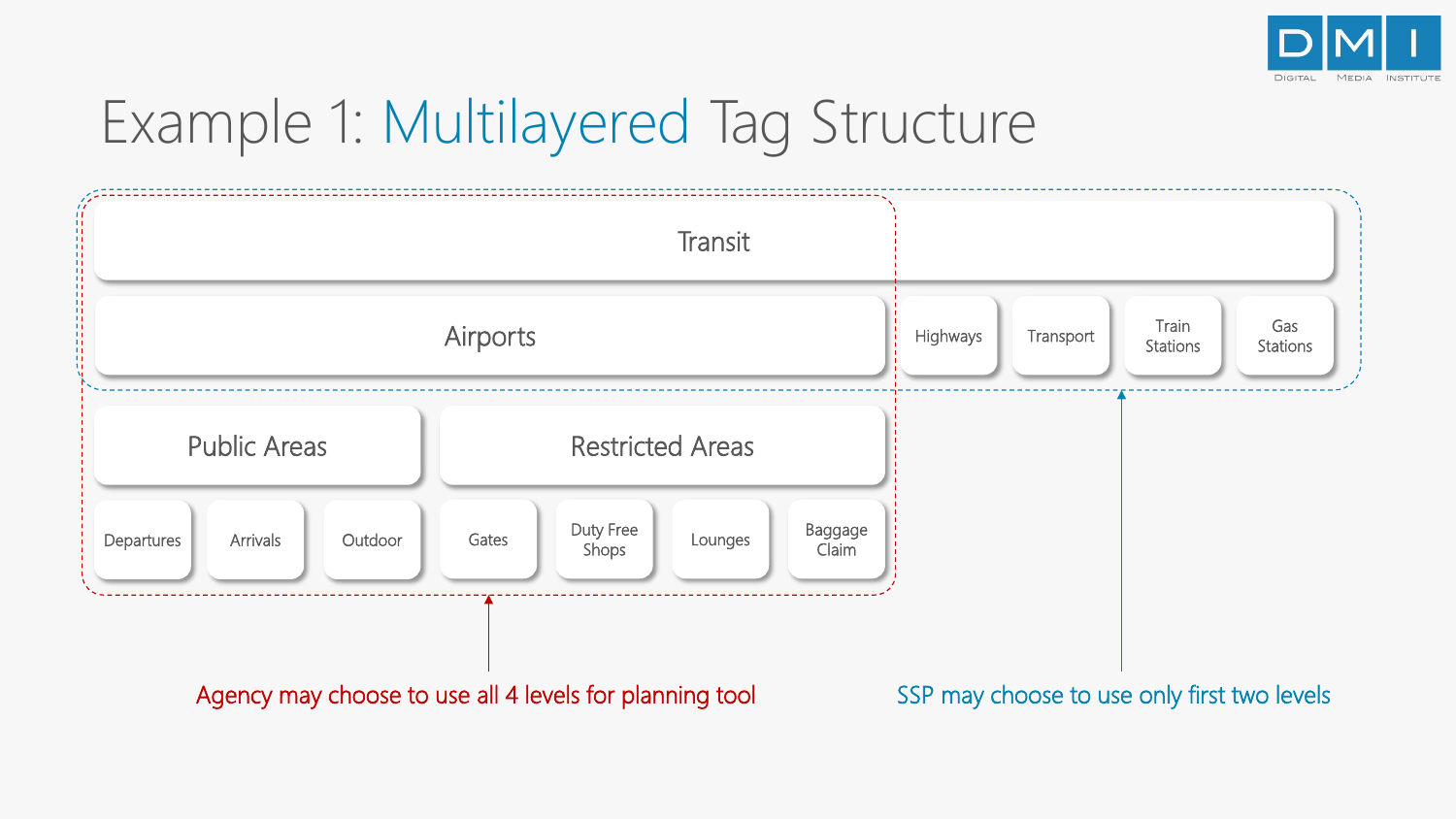

## Example 2: Screens with two Tags

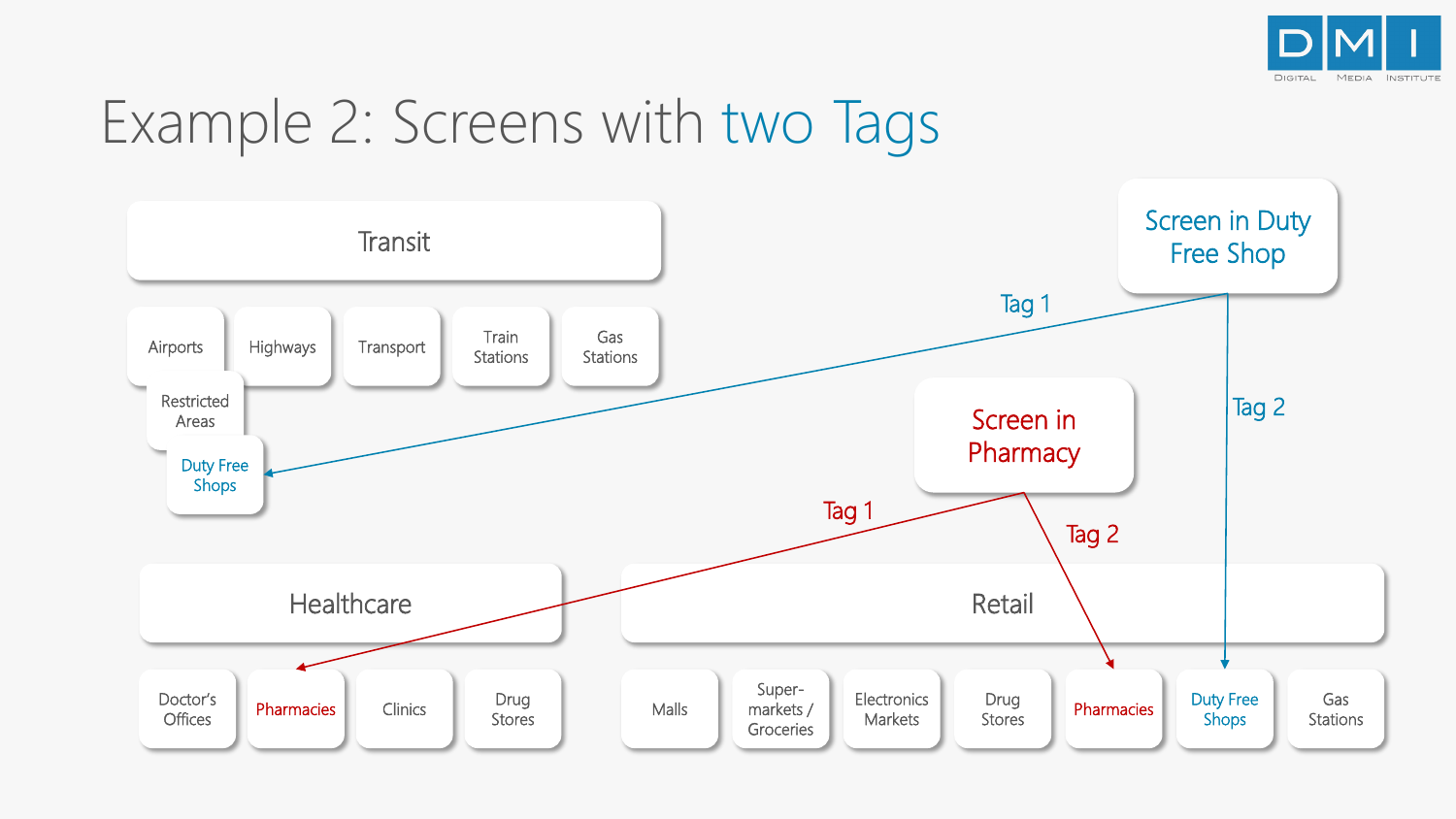

## Example 3: Standardization of Tags

General Rules for Tagging of DOOH Venues:

- Level 2 entries should represent the DOOH networks or touchpoints that can also be found in the media data of DOOH publishers or current agency planning tools (in Germany e.g. MDS) since these have been learned by advertisers and publishers alike over the past years.
- On level 2 you will therefore find "airports", "malls", "train stations", "waiting rooms" etc.
- For the same reason, "passenger TV", "train stations" and "subway stations" also belong on Level 2 (and not on Level 3 or 4).
- Level 1, on the other hand, is less decisive for the mapping of current search and booking behaviour and serves primarily to roughly group the touchpoints of Level 2.
- "dCLP" (City Light Posters = Pedestrian Panels) and "dCLB" (City Light Boards = approx. Junior Posters) can be arranged on Level 2 as well as on Level 3.
- "Pharmacies": from the perspective of German advertisers to be located in "Healthcare" (Level 1) and not "Retail, (Level 1); possibly double tagging in both Level 1 categories should be allowed since Level 1 is used only for rough grouping anyway (see above).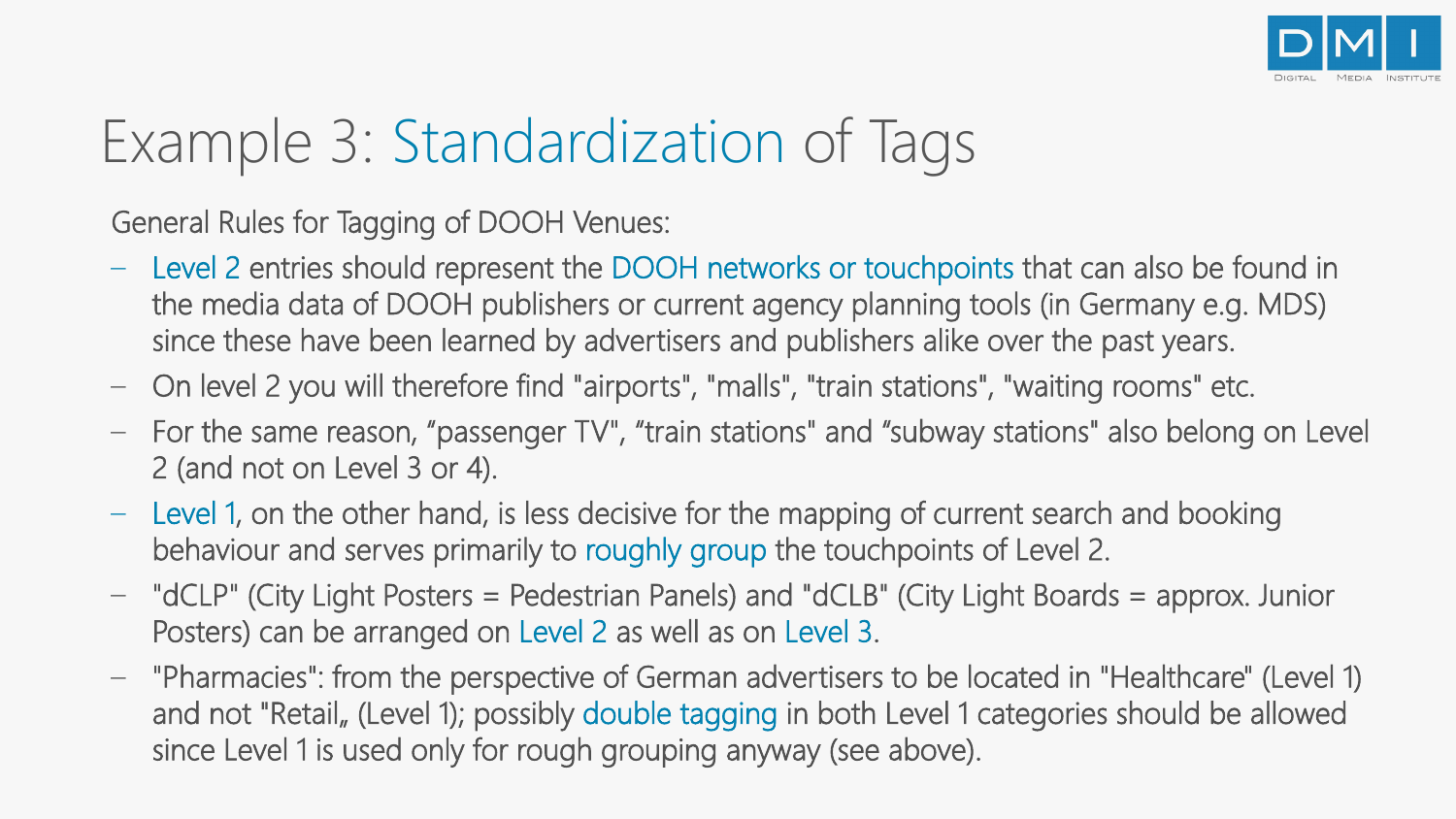

## Example 3: New categorization (Transit)

| Level 1        | Level 2                | Level 3                   | Level 4        |
|----------------|------------------------|---------------------------|----------------|
| <b>Transit</b> |                        |                           |                |
|                | Airports               |                           |                |
|                |                        | <b>Public Areas</b>       |                |
|                |                        |                           | Departures     |
|                |                        |                           | Arrivals       |
|                |                        |                           | Outdoor        |
|                |                        | <b>Restricted Areas</b>   |                |
|                |                        |                           | Duty Free      |
|                |                        |                           | Gates          |
|                |                        |                           | Lounges        |
|                |                        |                           | Baggage Claim  |
|                | Highway (Rest Areas)   |                           |                |
|                |                        | <b>Gast Station Shops</b> |                |
|                |                        |                           | Checkout area  |
|                |                        |                           | Beverage shelf |
|                |                        |                           | Sales gondolas |
|                |                        | Forecourts                |                |
|                |                        | Entrances                 |                |
|                |                        | Restrooms                 |                |
|                |                        |                           |                |
|                | <b>Train Stations</b>  |                           |                |
|                | <b>Subway Stations</b> |                           |                |
|                |                        |                           |                |
|                | Passenger-TV           |                           |                |
|                |                        | Subways                   |                |
|                |                        | <b>Busses</b>             |                |
|                |                        | <b>Trams</b>              |                |
|                |                        | Taxis                     |                |
|                |                        |                           |                |
|                |                        |                           |                |
|                | <b>Gas Stations</b>    |                           |                |
|                | Parking Garages        |                           |                |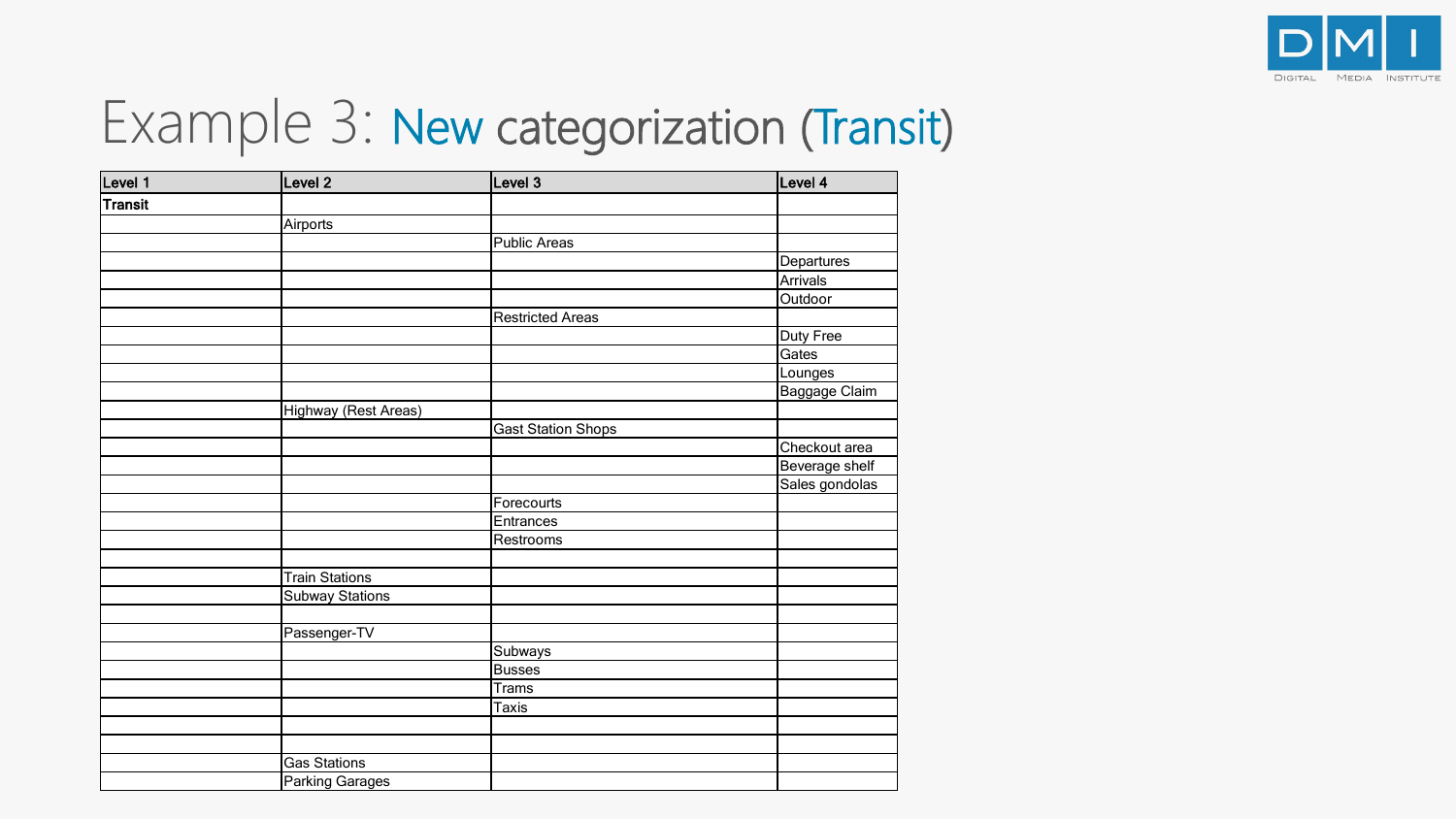

## Example 3: Old categorization (Transit)

| Level 1 | Level 2                | Level 3                 | Level 4                                                    |
|---------|------------------------|-------------------------|------------------------------------------------------------|
| Transit |                        |                         |                                                            |
|         | <b>Airports</b>        |                         |                                                            |
|         |                        | Public Areas            |                                                            |
|         |                        |                         | Departures                                                 |
|         |                        |                         | Arrivals                                                   |
|         |                        |                         | Outdoor                                                    |
|         |                        | <b>Restricted Areas</b> |                                                            |
|         |                        |                         | Duty Free                                                  |
|         |                        |                         | $\overline{\overline{\mathsf{G}}}\overline{\mathsf{ates}}$ |
|         |                        |                         | Lounges                                                    |
|         |                        |                         | Baggage Claim                                              |
|         | Highway (Rest Areas)   |                         |                                                            |
|         |                        |                         |                                                            |
|         |                        |                         |                                                            |
|         |                        |                         |                                                            |
|         |                        |                         |                                                            |
|         |                        |                         |                                                            |
|         |                        |                         |                                                            |
|         |                        |                         |                                                            |
|         | <b>Stations</b>        |                         |                                                            |
|         |                        | <b>Train Stations</b>   |                                                            |
|         |                        | <b>Subway Stations</b>  |                                                            |
|         |                        | <b>Bus/Tram Stop</b>    |                                                            |
|         | Transport              |                         |                                                            |
|         |                        | Subways                 |                                                            |
|         |                        | <b>Busses</b>           |                                                            |
|         |                        | <b>Trams</b>            |                                                            |
|         |                        | <b>Taxis</b>            |                                                            |
|         |                        |                         | Passenger-TV                                               |
|         |                        |                         | Taxi-Top                                                   |
|         | <b>Gas Stations</b>    |                         |                                                            |
|         | <b>Parking Garages</b> |                         |                                                            |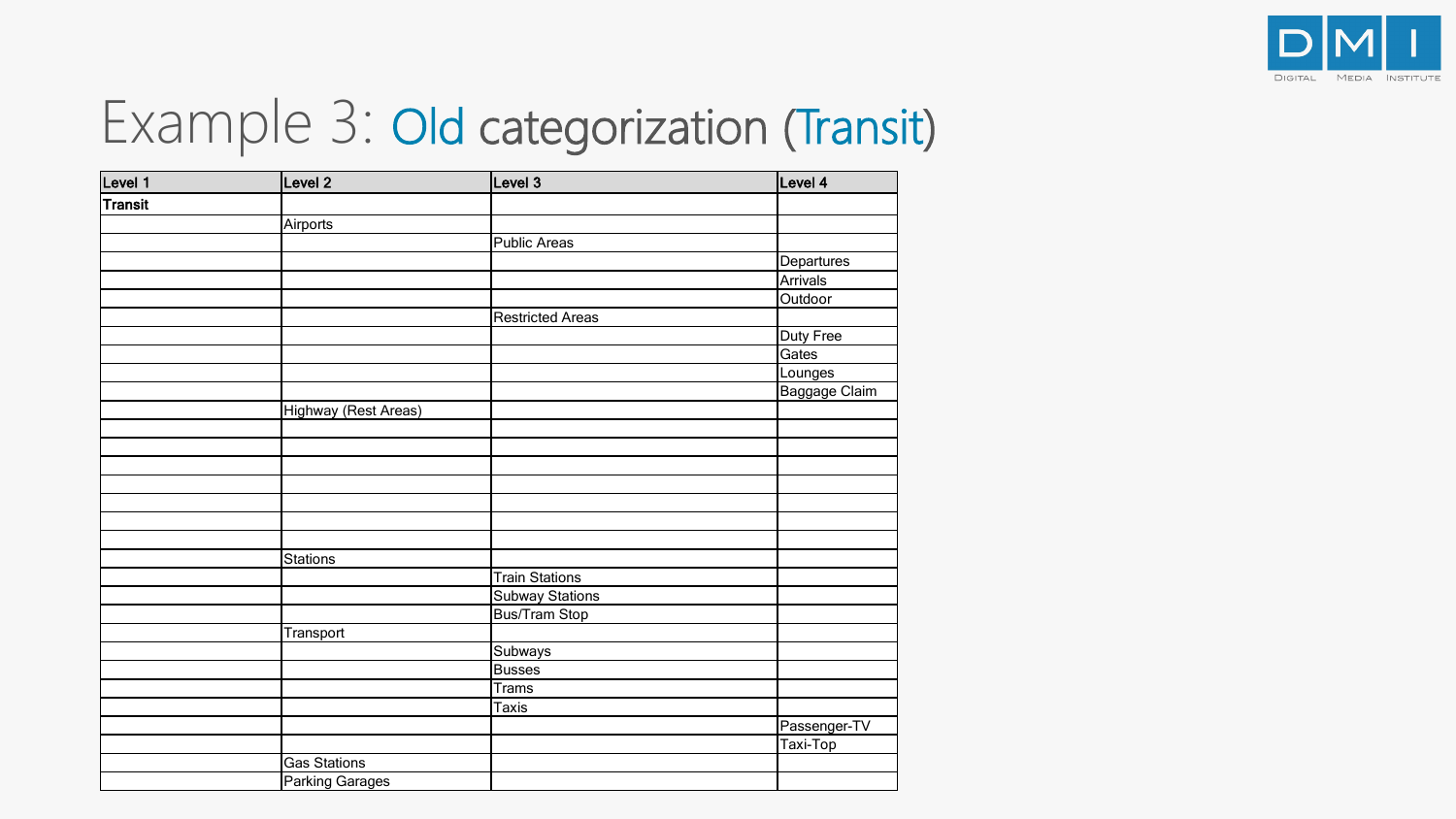

## Example 3: New categorization (Retail)

| Level 1 | Level <sub>2</sub>         | Level 3     | Level 4 |
|---------|----------------------------|-------------|---------|
| Retail  |                            |             |         |
|         | <b>Electronics Markets</b> |             |         |
|         | <b>Malls</b>               |             |         |
|         | Kiosks/Newspaper Shops     |             |         |
|         | Post Offices               |             |         |
|         | Supermarkets/Groceries     |             |         |
|         | Beverage & Liquor Stores   |             |         |
|         | <b>Sports Stores</b>       |             |         |
|         |                            | Instore     |         |
|         |                            | Shop window |         |
|         | Press- & Bookstores        |             |         |
|         | <b>Drug Stores</b>         |             |         |
|         | <b>Convenience Stores</b>  |             |         |
|         | Duty Free Stores           |             |         |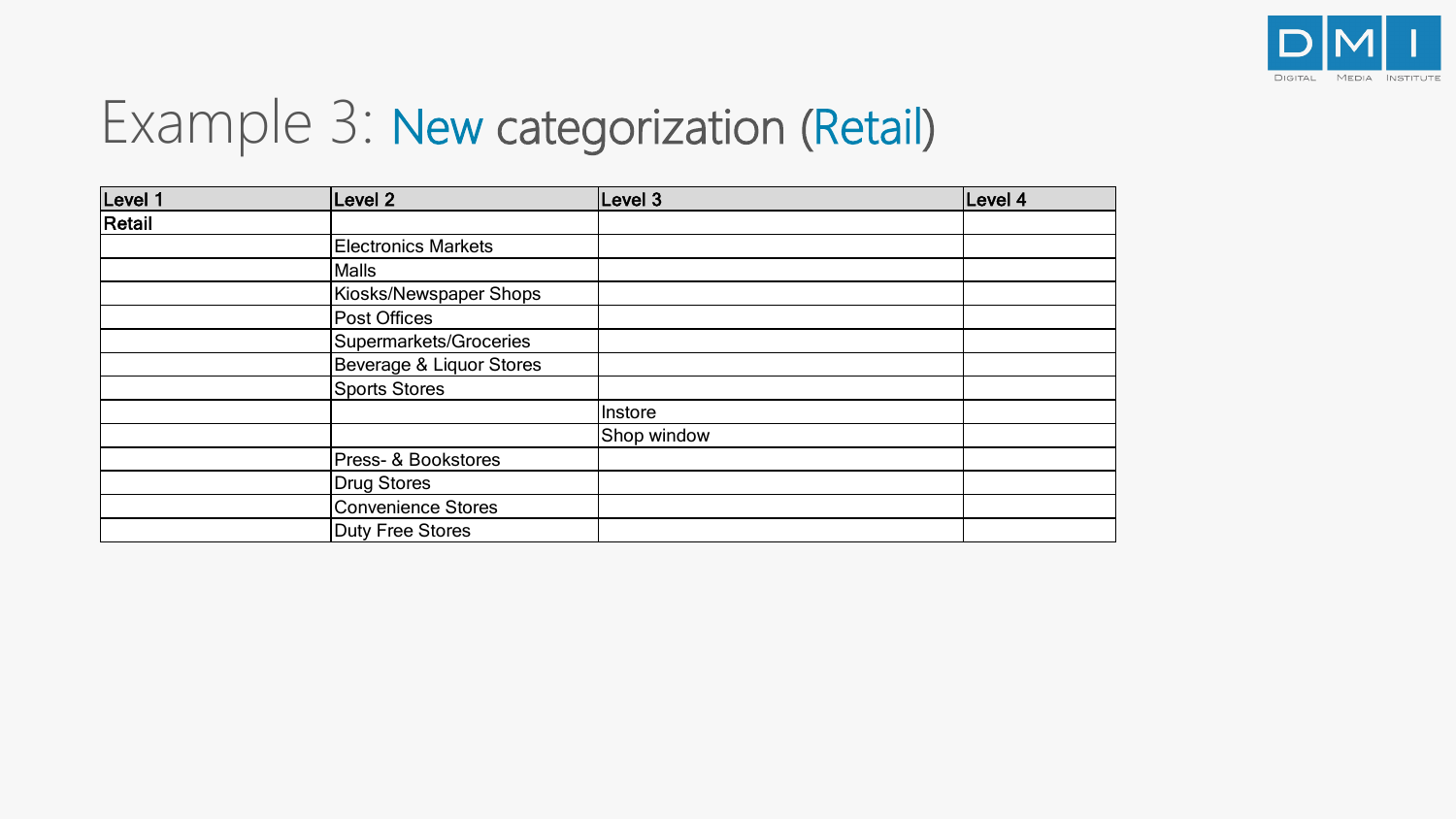

## Example 3: Old categorization (Retail)

| Level 1 | Level 2                    | Level 3 | Level 4 |
|---------|----------------------------|---------|---------|
| Retail  |                            |         |         |
|         | <b>Electronics Markets</b> |         |         |
|         | Malls                      |         |         |
|         | Kiosks/Newspaper Shops     |         |         |
|         | Post Offices               |         |         |
|         | Supermarkets/Groceries     |         |         |
|         | Beverage & Liquor Stores   |         |         |
|         | Sports Stores              |         |         |
|         |                            |         |         |
|         |                            |         |         |
|         | Press- & Bookstores        |         |         |
|         | Drug Stores                |         |         |
|         |                            |         |         |
|         |                            |         |         |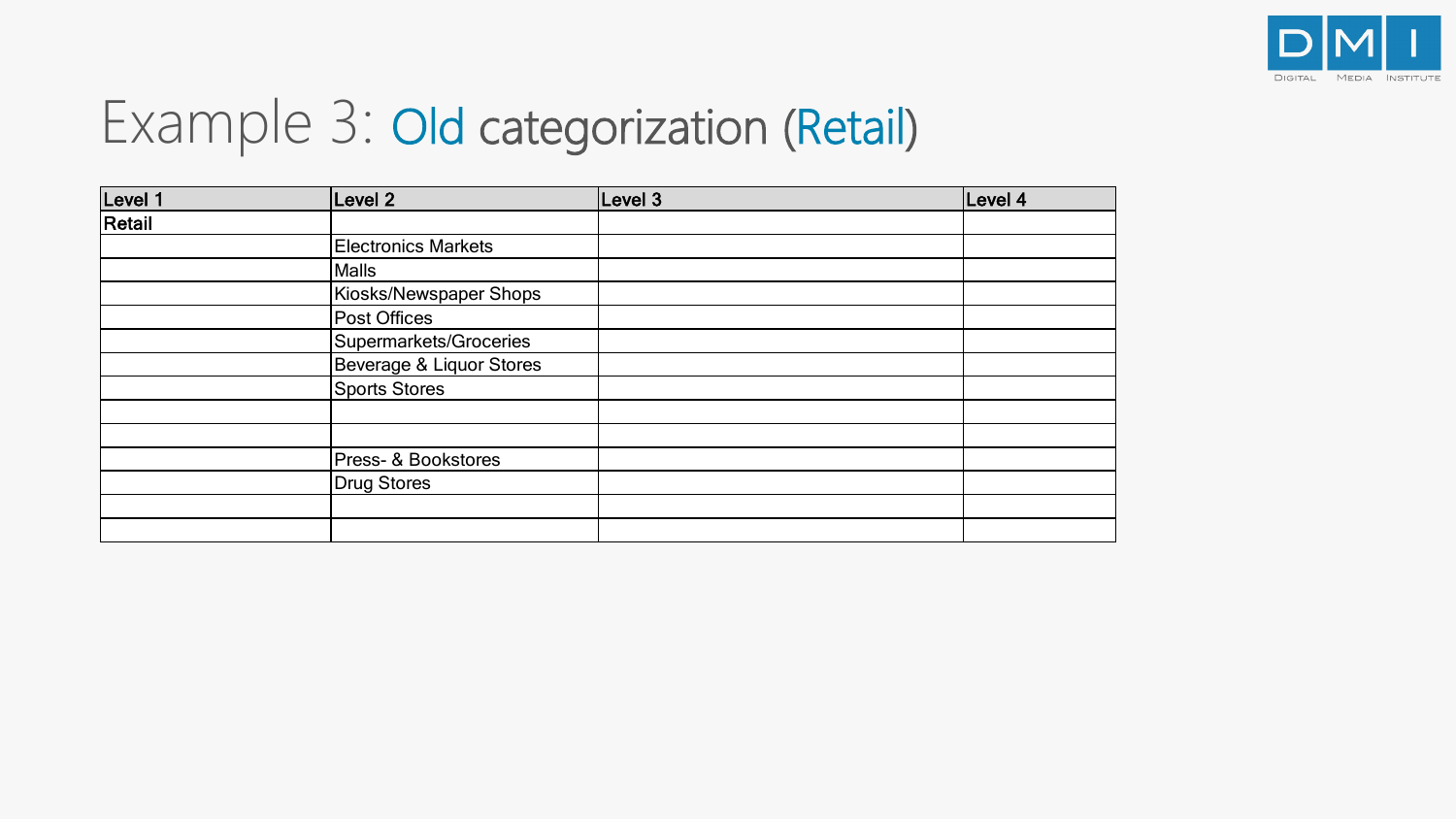

## Example 3: New categorization (Outdoor)

| Level 1 | Level 2         | Level 3         | Level 4 |
|---------|-----------------|-----------------|---------|
| Outdoor |                 |                 |         |
|         | Roadside        |                 |         |
|         |                 | dCLP            |         |
|         |                 | dCLB            |         |
|         |                 | Videoboard      |         |
|         | Pedestrian Zone |                 |         |
|         |                 | dCLP            |         |
|         |                 | dCLB            |         |
|         |                 | Videoboard      |         |
|         | dCLP            |                 |         |
|         |                 | Roadside        |         |
|         |                 | Pedestrian Zone |         |
|         | dCLB            |                 |         |
|         |                 | Roadside        |         |
|         |                 | Pedestrian Zone |         |
|         | Taxi-Top        |                 |         |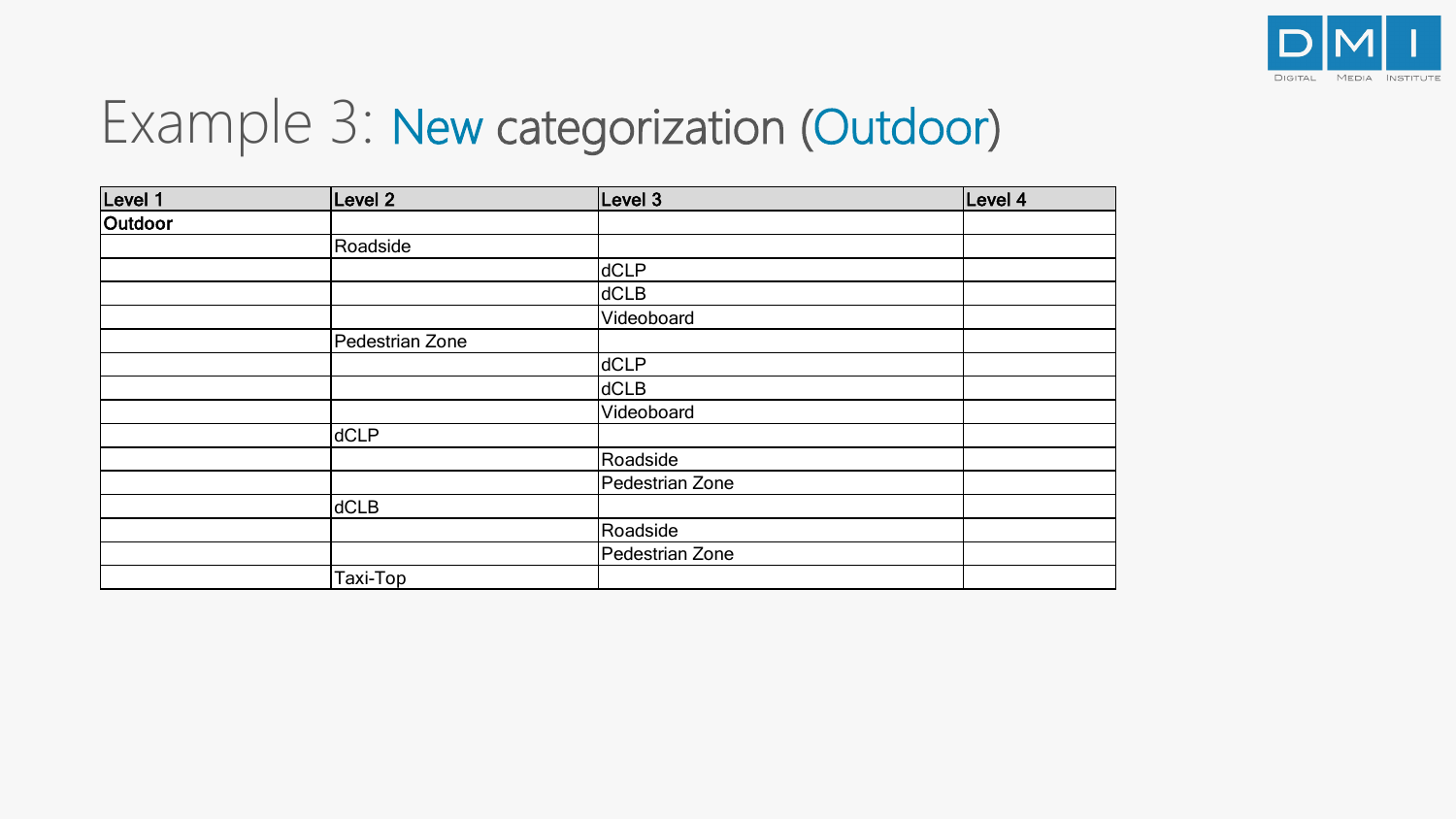

### Example 3: Old categorization (Outdoor)

| Level 1 | Level 2         | Level 3    | Level 4 |
|---------|-----------------|------------|---------|
| Outdoor |                 |            |         |
|         | Roadside        |            |         |
|         |                 | dCLP       |         |
|         |                 | dCLB       |         |
|         |                 | Videoboard |         |
|         | Pedestrian Zone |            |         |
|         |                 | dCLP       |         |
|         |                 | dCLB       |         |
|         |                 | Videoboard |         |
|         |                 |            |         |
|         |                 |            |         |
|         |                 |            |         |
|         |                 |            |         |
|         |                 |            |         |
|         |                 |            |         |
|         |                 |            |         |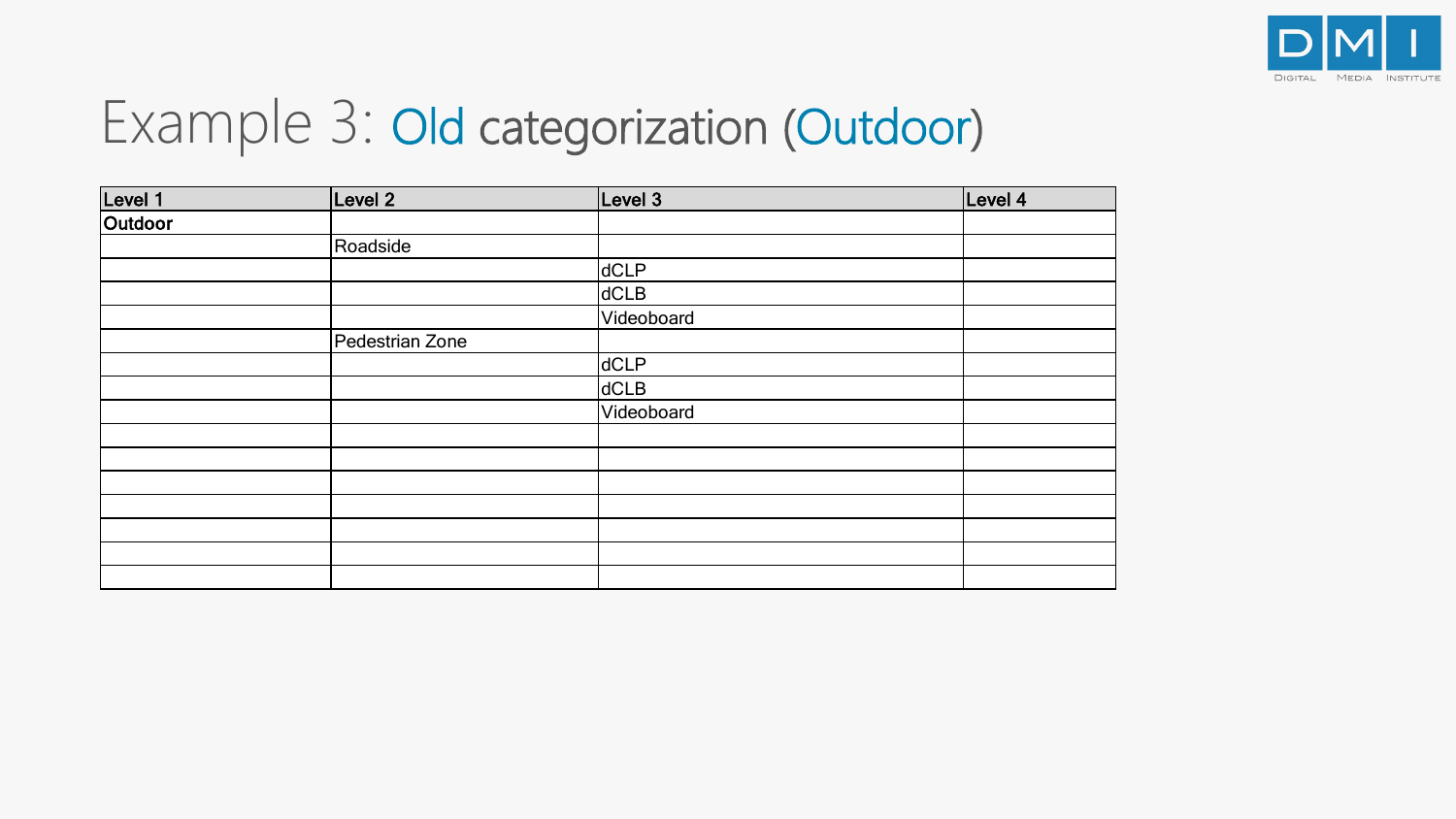

## Example 3: New categorization (Business & Administration)

| Level 1                   | Level <sub>2</sub>      | Level 3 | Level 4 |
|---------------------------|-------------------------|---------|---------|
| Business & Administration |                         |         |         |
|                           | <b>Office Buildings</b> |         |         |
|                           | <b>Hotels</b>           |         |         |
|                           | <b>Trade Fairs</b>      |         |         |
|                           | Government Offices      |         |         |
|                           | Military                |         |         |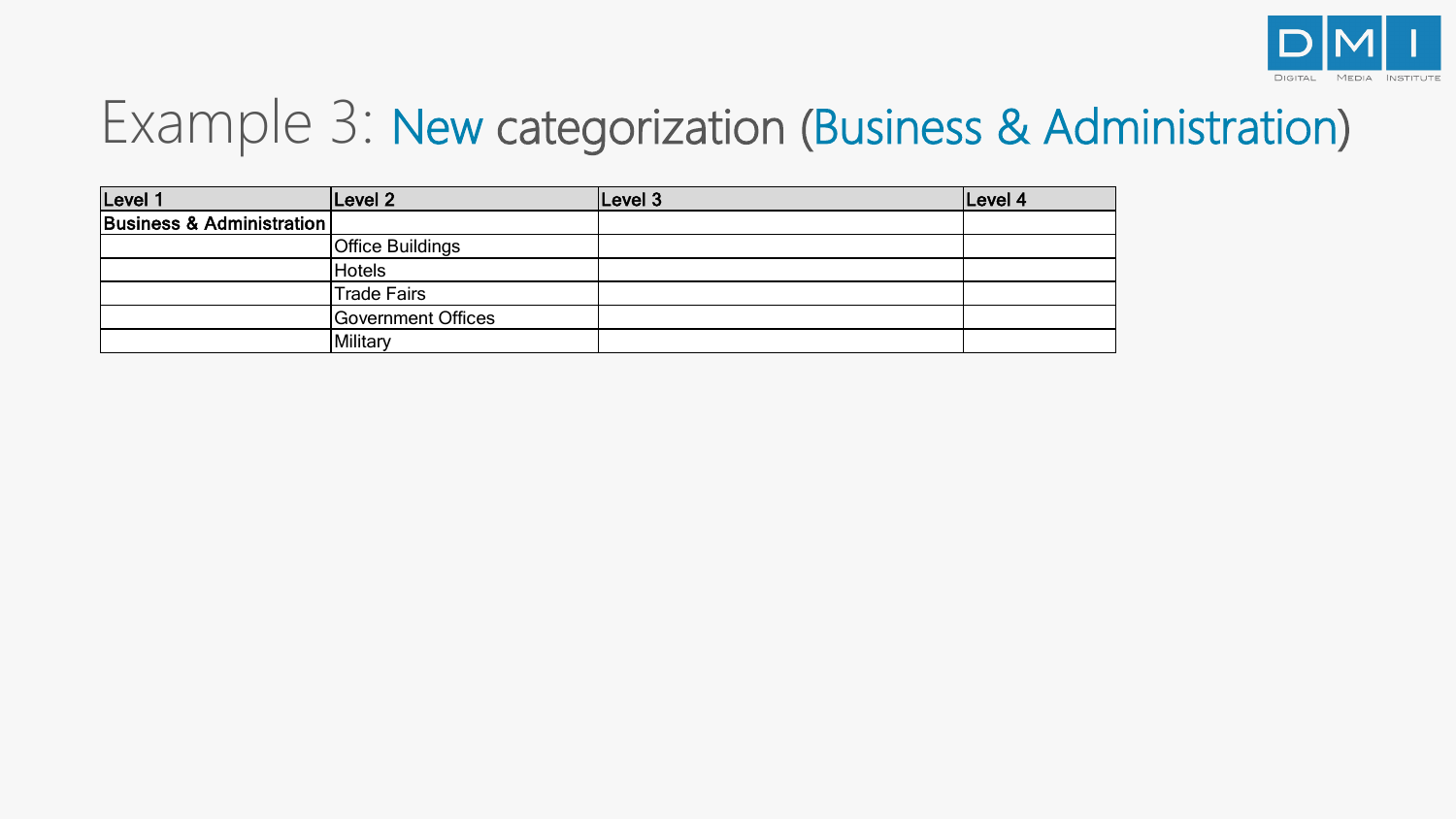

## Example 3: Old categorization (Business & Administration)

| Level 1                   | Level <sub>2</sub>      | Level 3 | Level 4 |
|---------------------------|-------------------------|---------|---------|
| Business & Administration |                         |         |         |
|                           | <b>Office Buildings</b> |         |         |
|                           |                         |         |         |
|                           | <b>Trade Fairs</b>      |         |         |
|                           | Government Offices      |         |         |
|                           | Military                |         |         |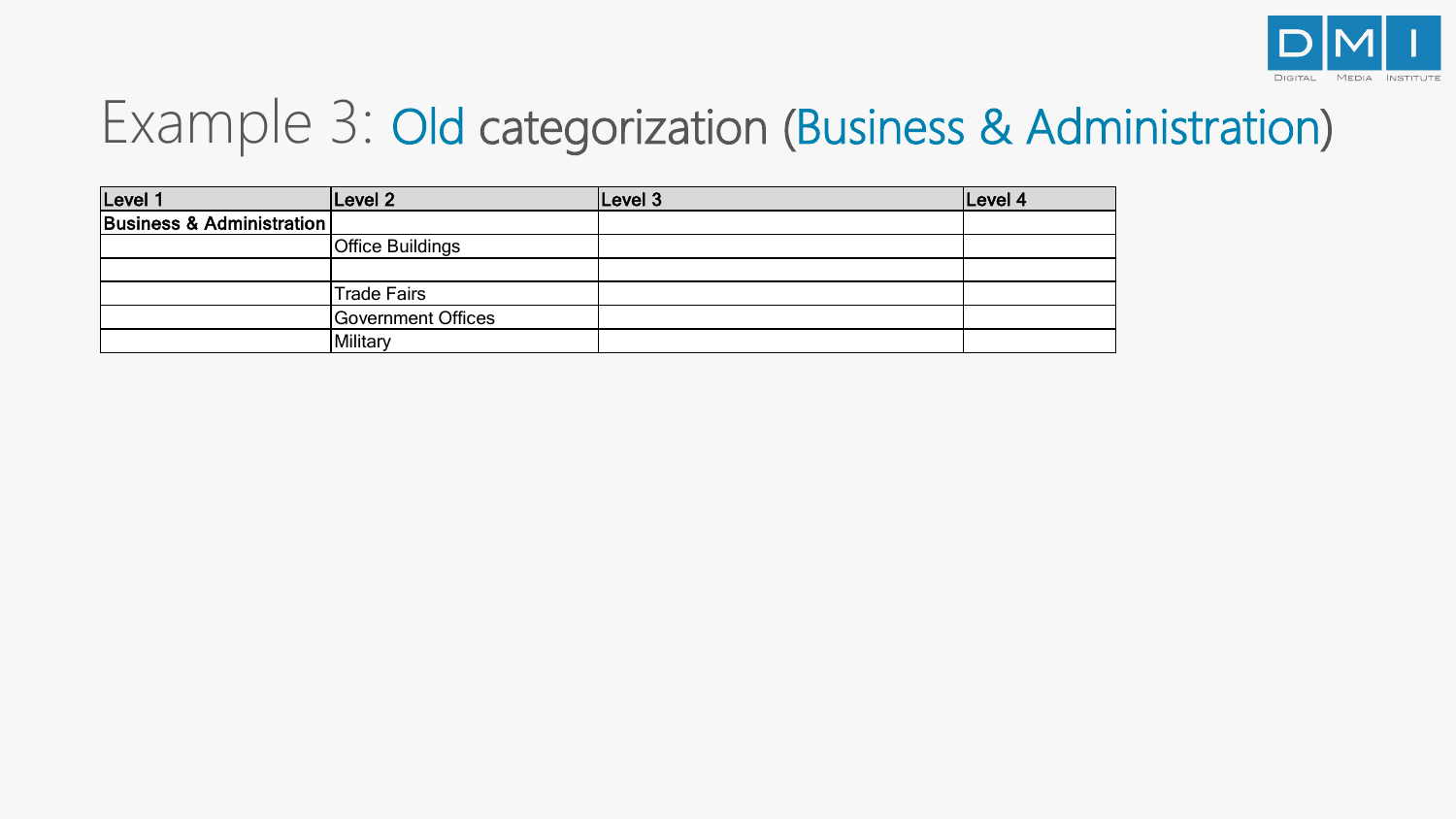

## Example 3: New categorization (Entertainment & Leisure)

| Level 1                            | Level 2                | Level 3 | Level 4 |
|------------------------------------|------------------------|---------|---------|
| <b>Entertainment &amp; Leisure</b> |                        |         |         |
|                                    |                        |         |         |
|                                    | QSR / Fast Food        |         |         |
|                                    | Bars & Clubs           |         |         |
|                                    | Restaurants            |         |         |
|                                    | <b>Movie Theaters</b>  |         |         |
|                                    |                        |         |         |
|                                    |                        |         |         |
|                                    | Gyms & Fitness Studios |         |         |
|                                    | Public Swimming Pools  |         |         |
|                                    | <b>Golf Clubs</b>      |         |         |
|                                    |                        |         |         |
|                                    | Salons                 |         |         |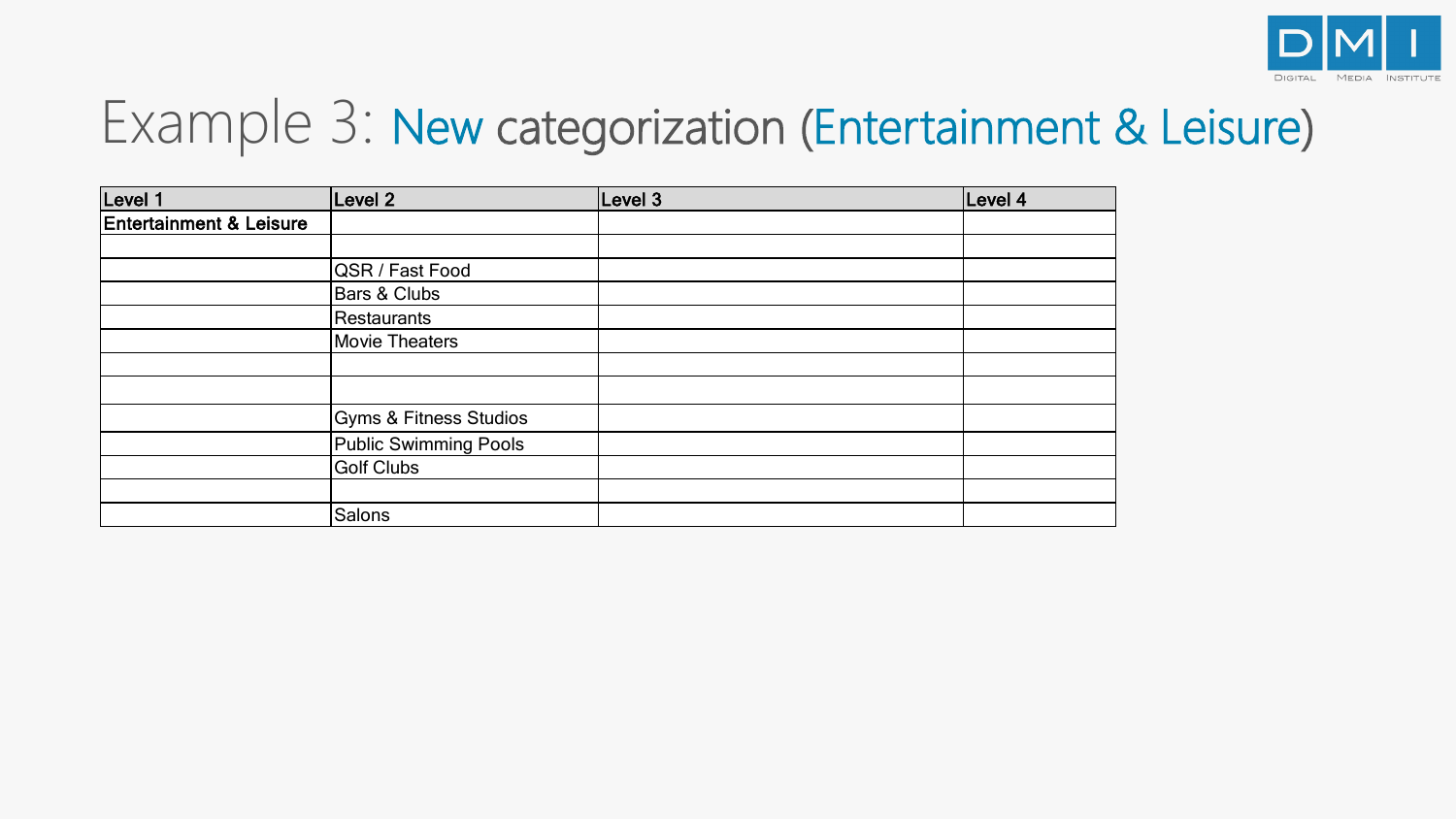

## Example 3: Old categorization (Entertainment & Leisure)

| Level 1                            | Level 2                     | Level 3                           | Level 4 |
|------------------------------------|-----------------------------|-----------------------------------|---------|
| <b>Entertainment &amp; Leisure</b> |                             |                                   |         |
|                                    | Restaurants & Bars          |                                   |         |
|                                    |                             | Restaurants                       |         |
|                                    |                             | QSR / Fast Food                   |         |
|                                    |                             | Bars & Clubs                      |         |
|                                    | Movie Theaters              |                                   |         |
|                                    | Theater, Opera, Musical     |                                   |         |
|                                    | <b>Hotels</b>               |                                   |         |
|                                    | <b>Sports Entertainment</b> |                                   |         |
|                                    |                             | <b>Golf Clubs</b>                 |         |
|                                    |                             | <b>Gyms &amp; Fitness Studios</b> |         |
|                                    |                             | <b>Public Swimming Pools</b>      |         |
|                                    | Salons                      |                                   |         |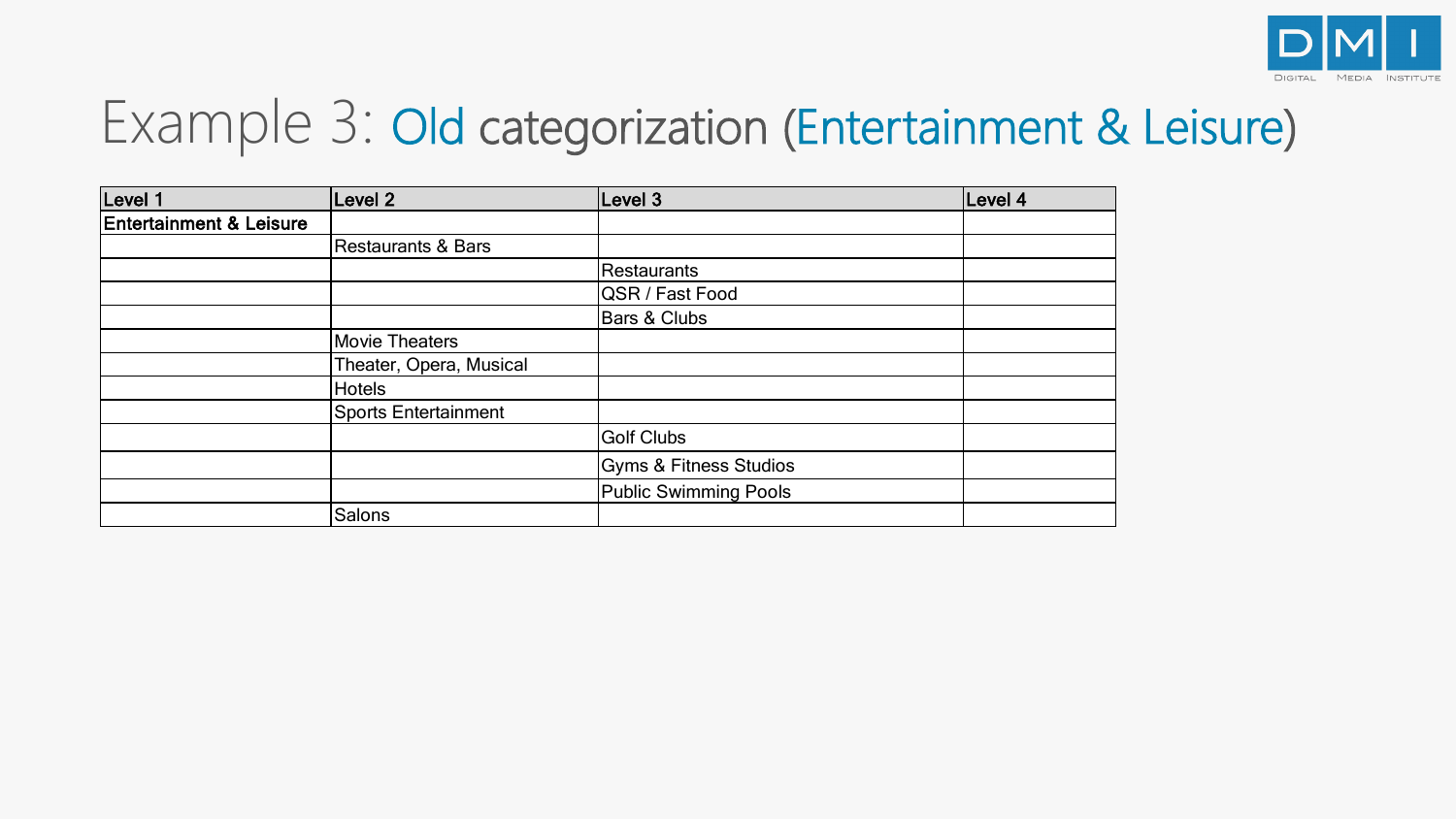

## Example 3: New categorization (Education)

| Level 1          | Level <sub>2</sub>                 | Level 3                                   | Level 4 |
|------------------|------------------------------------|-------------------------------------------|---------|
| <b>Education</b> |                                    |                                           |         |
|                  | <b>Schools</b>                     |                                           |         |
|                  | <b>Colleges &amp; Universities</b> |                                           |         |
|                  |                                    | <b>Natural Sciences &amp; Mathematics</b> |         |
|                  |                                    | <b>Engineering Sciences</b>               |         |
|                  |                                    | Social sciences and humanities            |         |
|                  |                                    | Law and economics                         |         |
|                  |                                    | <b>Medical &amp; Healthcare</b>           |         |
|                  |                                    | <b>University Clinic</b>                  |         |
|                  |                                    | Teacher training                          |         |
|                  |                                    | Linguistics and cultural studies          |         |
|                  |                                    | Agriculture and forestry                  |         |
|                  |                                    | Studies for civil servants                |         |
|                  |                                    | Art, design and music                     |         |
|                  |                                    | <b>Entrance Hall/Lobby</b>                |         |
|                  |                                    | Auditorium                                |         |
|                  |                                    | Cafeteria                                 |         |
|                  |                                    | Library                                   |         |
|                  |                                    | Gym                                       |         |
|                  |                                    | <b>University Clinic</b>                  |         |
|                  |                                    | Other                                     |         |
|                  | Universities of Applied Sciences   |                                           |         |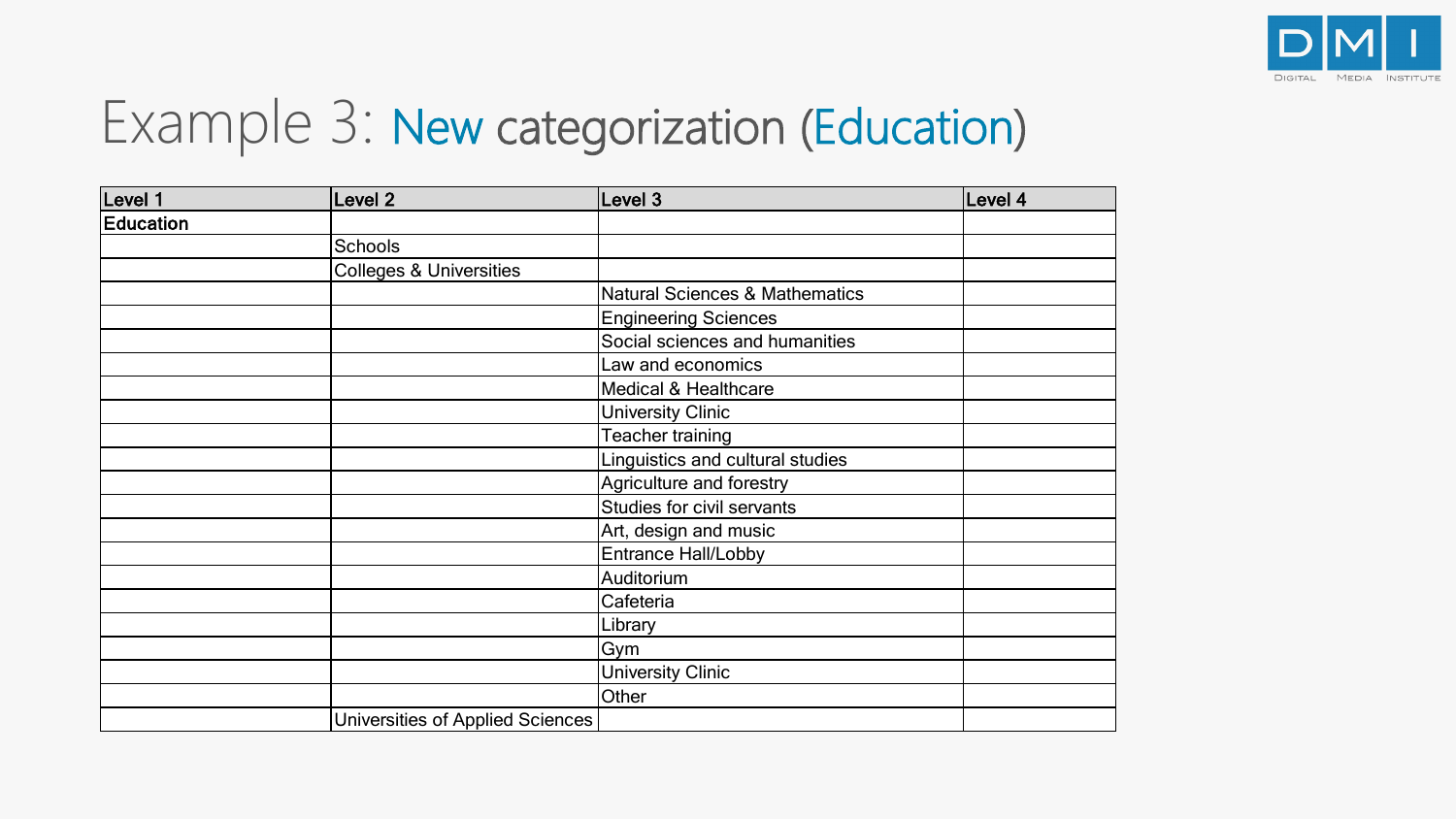

## Example 3: Old categorization (Education)

| Level 1          | Level 2                            | Level 3                                   | Level 4 |
|------------------|------------------------------------|-------------------------------------------|---------|
| <b>Education</b> |                                    |                                           |         |
|                  | Schools                            |                                           |         |
|                  | <b>Colleges &amp; Universities</b> |                                           |         |
|                  |                                    | <b>Natural Sciences &amp; Mathematics</b> |         |
|                  |                                    | <b>Engineering Sciences</b>               |         |
|                  |                                    | Social sciences and humanities            |         |
|                  |                                    | Law and economics                         |         |
|                  |                                    | <b>Medical &amp; Healthcare</b>           |         |
|                  |                                    | <b>University Clinic</b>                  |         |
|                  |                                    | Teacher training                          |         |
|                  |                                    | Linguistics and cultural studies          |         |
|                  |                                    | Agriculture and forestry                  |         |
|                  |                                    | Studies for civil servants                |         |
|                  |                                    | Art, design and music                     |         |
|                  |                                    | <b>Entrance Hall/Lobby</b>                |         |
|                  |                                    | Auditorium                                |         |
|                  |                                    | Cafeteria                                 |         |
|                  |                                    | Library                                   |         |
|                  |                                    | Gym                                       |         |
|                  |                                    | <b>University Clinic</b>                  |         |
|                  |                                    | Other                                     |         |
|                  | Universities of Applied Sciences   |                                           |         |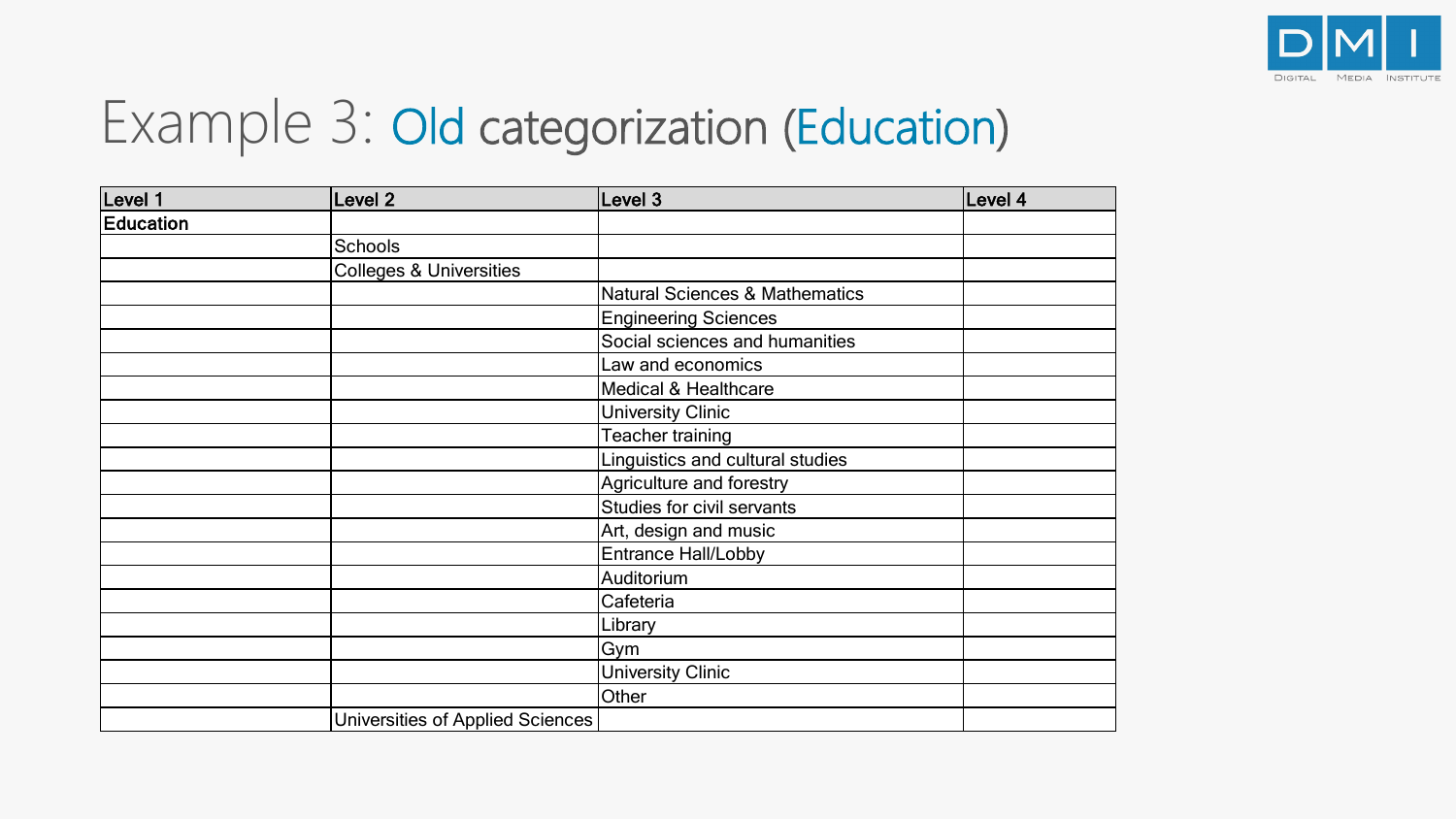

#### Example 3: New categorization (Healthcare)

| Level 1    | Level 2          | Level 3                            | Level 4 |
|------------|------------------|------------------------------------|---------|
| Healthcare |                  |                                    |         |
|            | Doctor's Offices |                                    |         |
|            |                  | <b>GENERAL MEDICINE</b>            |         |
|            |                  | <b>ANGIOLOGY</b>                   |         |
|            |                  | <b>OCCUPATIONAL MEDICINE</b>       |         |
|            |                  | <b>OPHTHALMOLOGY</b>               |         |
|            |                  | <b>SURGERY</b>                     |         |
|            |                  | <b>DIABETOLOGY</b>                 |         |
|            |                  | <b>ENDOCRINOLOGY</b>               |         |
|            |                  | GYNECOLOGY AND OBSTETRICS          |         |
|            |                  | <b>GASTROENTEROLOGY</b>            |         |
|            |                  | <b>VASCULAR SURGERY</b>            |         |
|            |                  | OTOLARYNGOLOGY                     |         |
|            |                  | <b>DERMATOLOGY</b>                 |         |
|            |                  | <b>CARDIOSURGERY</b>               |         |
|            |                  | HYGIENE AND ENVIROMENTAL MEDICINE  |         |
|            |                  | <b>INTERNAL MEDICINE</b>           |         |
|            |                  | <b>CARDIOLOGY</b>                  |         |
|            |                  | <b>ORTHODENTICS</b>                |         |
|            |                  | PAEDIATRICS & ADOLESCENT MEDICINE  |         |
|            |                  | PAEDIATRIC & ADOLOSCENT PSYCHIATRY |         |
|            |                  | ORAL AND MAXILLOFACIAL SURGERY     |         |
|            |                  | <b>NEUROLOGY</b>                   |         |
|            |                  | ORTHOPAEDICS AND TRAUMATOLOGY      |         |
|            |                  | PLASTIC AND AESTHETIC SURGERY      |         |
|            |                  | PNEUMOLOGY                         |         |
|            |                  | PSYCHOTHERAPEUTIC MEDICINE         |         |
|            |                  | PSYCHIATRY AND PSYCHOTHERAPY       |         |
|            |                  | RADIOLOGY / NUCLEAR MEDICINE       |         |
|            |                  | <b>RHEUMATOLOGY</b>                |         |
|            | <b>Clinics</b>   |                                    |         |
|            | Pharmacies       |                                    |         |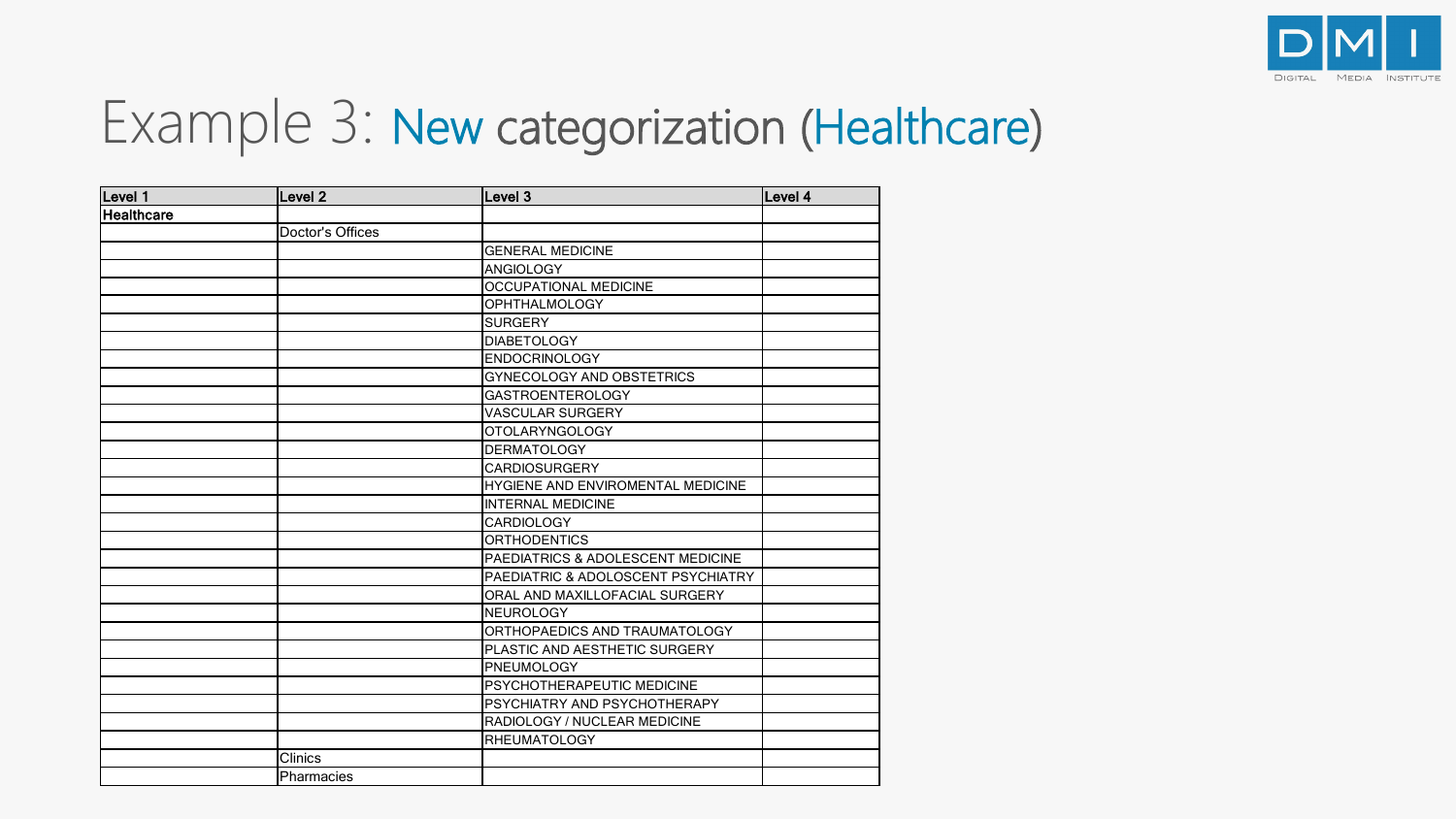

#### Example 3: Old categorization (Healthcare)

| Level 1    | Level <sub>2</sub> | Level 3                            | Level 4 |
|------------|--------------------|------------------------------------|---------|
| Healthcare |                    |                                    |         |
|            | Doctor's Offices   |                                    |         |
|            |                    | <b>GENERAL MEDICINE</b>            |         |
|            |                    | <b>ANGIOLOGY</b>                   |         |
|            |                    | <b>OCCUPATIONAL MEDICINE</b>       |         |
|            |                    | <b>OPHTHALMOLOGY</b>               |         |
|            |                    | <b>SURGERY</b>                     |         |
|            |                    | <b>DIABETOLOGY</b>                 |         |
|            |                    | <b>ENDOCRINOLOGY</b>               |         |
|            |                    | GYNECOLOGY AND OBSTETRICS          |         |
|            |                    | <b>GASTROENTEROLOGY</b>            |         |
|            |                    | <b>VASCULAR SURGERY</b>            |         |
|            |                    | OTOLARYNGOLOGY                     |         |
|            |                    | <b>DERMATOLOGY</b>                 |         |
|            |                    | <b>CARDIOSURGERY</b>               |         |
|            |                    | HYGIENE AND ENVIROMENTAL MEDICINE  |         |
|            |                    | <b>INTERNAL MEDICINE</b>           |         |
|            |                    | <b>CARDIOLOGY</b>                  |         |
|            |                    | <b>ORTHODENTICS</b>                |         |
|            |                    | PAEDIATRICS & ADOLESCENT MEDICINE  |         |
|            |                    | PAEDIATRIC & ADOLOSCENT PSYCHIATRY |         |
|            |                    | ORAL AND MAXILLOFACIAL SURGERY     |         |
|            |                    | <b>NEUROLOGY</b>                   |         |
|            |                    | ORTHOPAEDICS AND TRAUMATOLOGY      |         |
|            |                    | PLASTIC AND AESTHETIC SURGERY      |         |
|            |                    | PNEUMOLOGY                         |         |
|            |                    | PSYCHOTHERAPEUTIC MEDICINE         |         |
|            |                    | PSYCHIATRY AND PSYCHOTHERAPY       |         |
|            |                    | RADIOLOGY / NUCLEAR MEDICINE       |         |
|            |                    | <b>RHEUMATOLOGY</b>                |         |
|            | <b>Clinics</b>     |                                    |         |
|            | Pharmacies         |                                    |         |